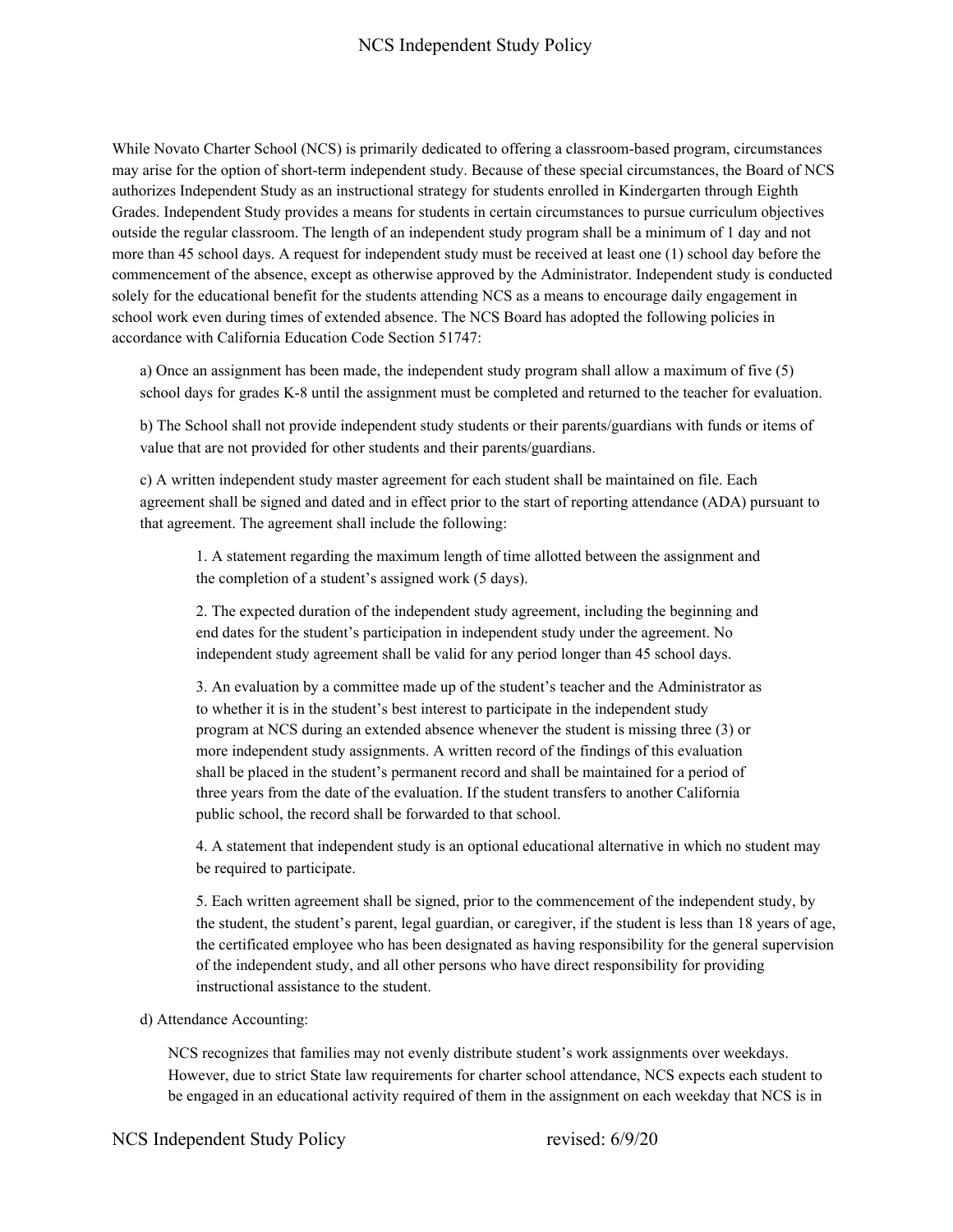session, and asks that this "daily engagement" be done on a daily basis. This should not be read to prohibit schoolwork on weekends and should not be read to dictate the manner in which a family distributes the assignments over the independent study period.

#### **Administration of Independent Study**

1. Each student's independent study shall be coordinated, evaluated, and carried out under the general supervision of a certificated employee.

2. The responsibilities of the independent study administrator shall be to:

a. Ensure that the School's independent study option is operated in accordance with law and NCS Board Policy.

b. Facilitate the completion of independent study written agreements.

c. Complete or coordinate the preparation of all necessary records and reports

d. Establish and maintain in a systematic manner all records required by law and NCS Board policy.

e. Monitor enrollment in independent study to stay within prescribed limits and to ensure the educational quality of the independent study.

f. Assure a smooth transition into and out of the independent study mode of instruction.

## **Independent Study Records**

1. School records shall identify all students participating in independent study, and records shall be maintained at the School.

2. Records shall be maintained for audit purposes and shall include the following:

a. A copy of the NCS Board policy and procedures related to independent study.

b. A file of all agreements, with representative samples of each student's work products bearing, signed or initialed and dated notations by the supervising teacher indicating that he/she has personally evaluated the work.

Adopted: 6/9/2020

Amended: